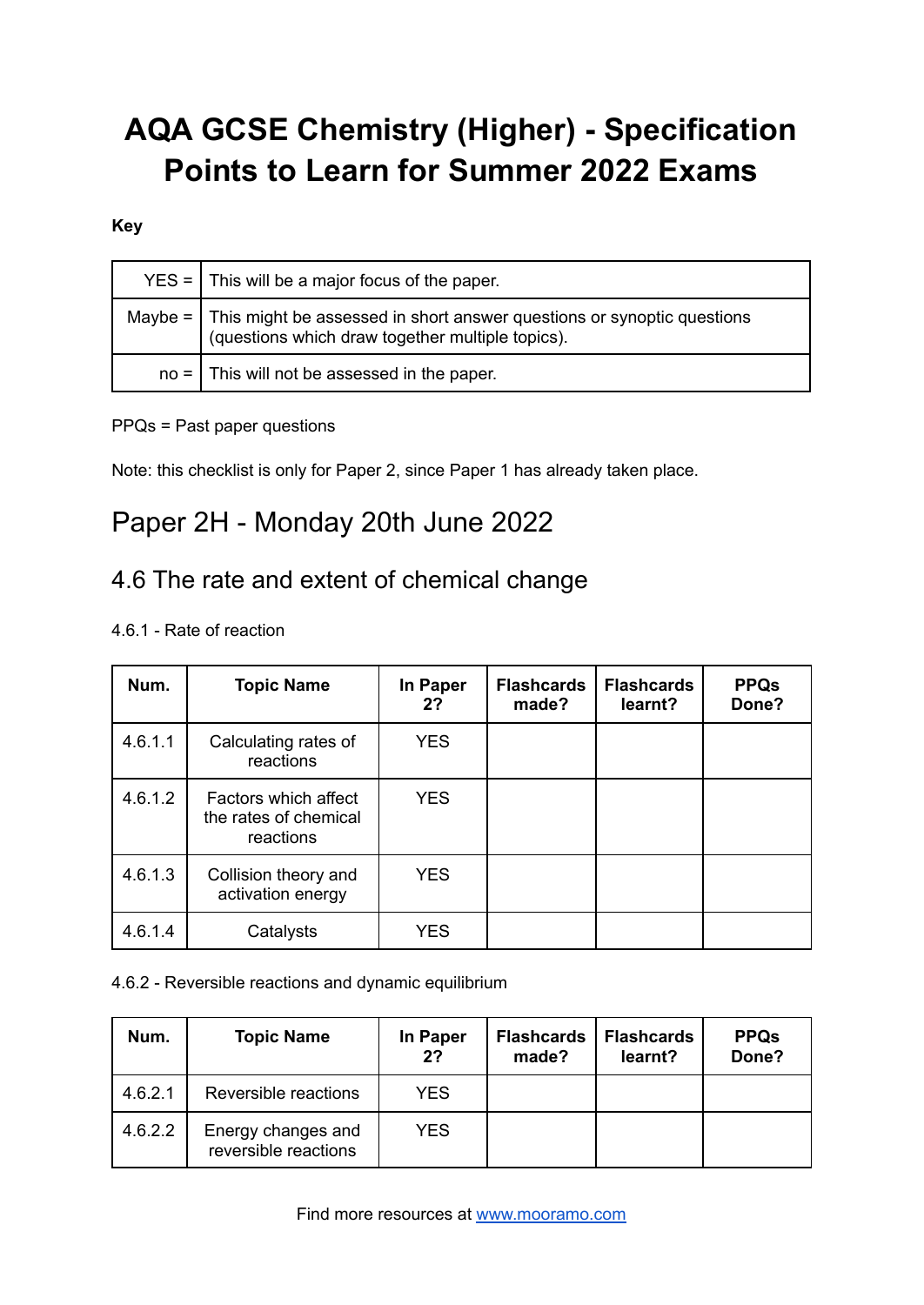| 4.6.2.3 | Equilibrium                                            | <b>YES</b> |  |  |
|---------|--------------------------------------------------------|------------|--|--|
| 4.6.2.4 | The effect of changing<br>conditions on<br>equilibrium | <b>YES</b> |  |  |
| 4.6.2.5 | The effect of changing<br>concentration                | <b>YES</b> |  |  |
| 4.6.2.6 | The effect of<br>temperature changes<br>on equilibrium | <b>YES</b> |  |  |
| 2.6.2.7 | The effect of pressure<br>changes on equilibrium       | <b>YES</b> |  |  |

## 4.7 Organic chemistry

|  |  | 4.7.1 - Carbon compounds as fuels and feedstock |  |  |  |  |
|--|--|-------------------------------------------------|--|--|--|--|
|--|--|-------------------------------------------------|--|--|--|--|

| Num.    | <b>Topic Name</b>                                    | In Paper<br>2? | <b>Flashcards</b><br>made? | <b>Flashcards</b><br>learnt? | <b>PPQs</b><br>Done? |
|---------|------------------------------------------------------|----------------|----------------------------|------------------------------|----------------------|
| 4.7.1.1 | Crude oil,<br>hydrocarbons and<br>alkanes            | <b>YES</b>     |                            |                              |                      |
| 4.7.1.2 | <b>Fractional distillation</b><br>and petrochemicals | <b>YES</b>     |                            |                              |                      |
| 4.7.1.3 | Properties of<br>hydrocarbons                        | <b>YES</b>     |                            |                              |                      |
| 4.7.1.4 | Cracking and alkenes                                 | <b>YES</b>     |                            |                              |                      |

#### 4.7.2 - Reactions of alkenes and alcohols

| Num.    | <b>Topic Name</b>                    | In Paper<br>2? | <b>Flashcards</b><br>made? | <b>Flashcards</b><br>learnt? | <b>PPQs</b><br>Done? |
|---------|--------------------------------------|----------------|----------------------------|------------------------------|----------------------|
| 4.7.2.1 | Structure and formulae<br>of alkenes | Maybe          |                            |                              |                      |
| 4.7.2.2 | Reactions of alkenes                 | Maybe          |                            |                              |                      |
| 4.7.2.3 | <b>Alcohols</b>                      | Maybe          |                            |                              |                      |
| 4.7.2.4 | Carboxylic acids                     | Maybe          |                            |                              |                      |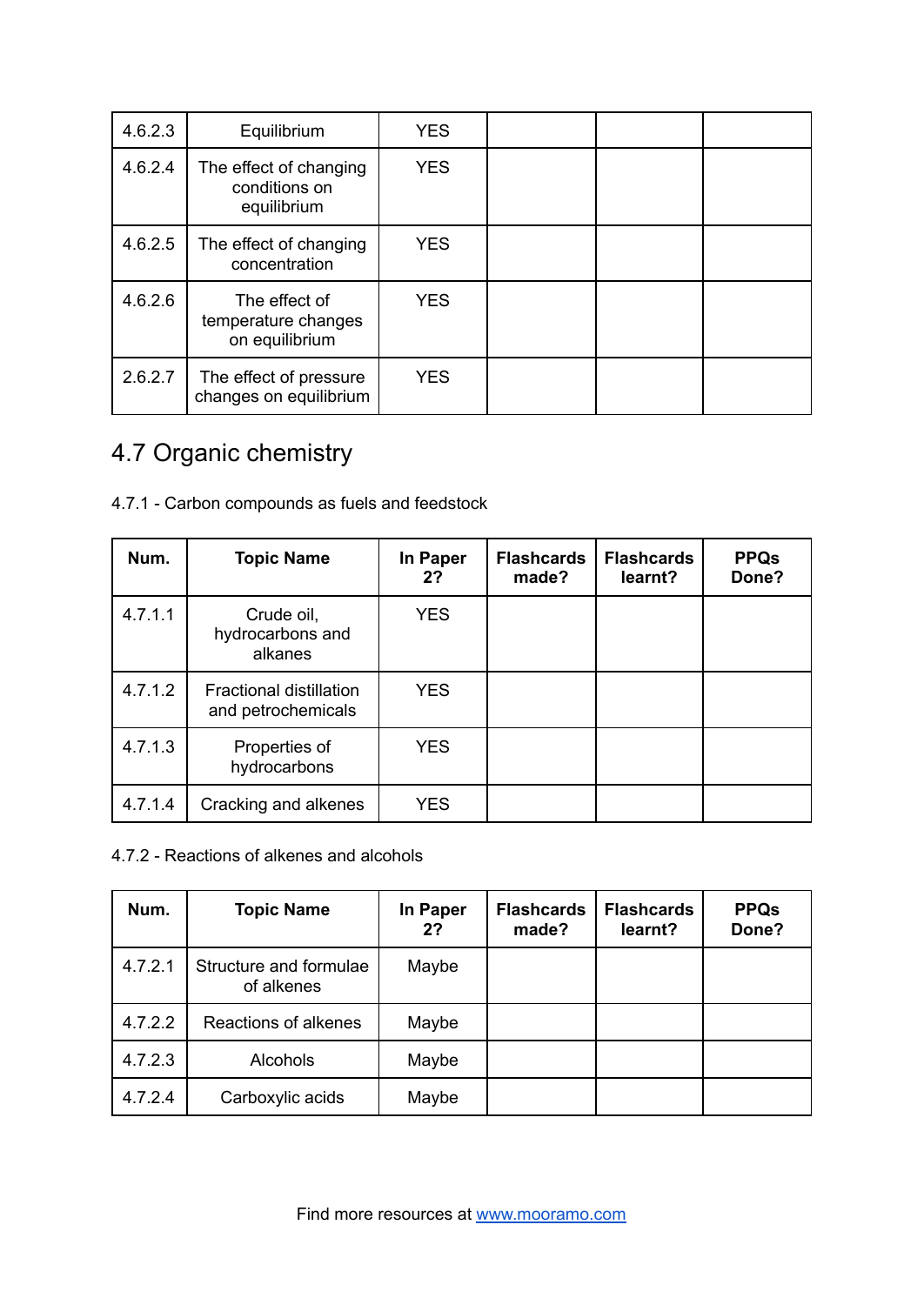4.7.3 - Synthetic and naturally occurring polymers

| Num.    | <b>Topic Name</b>                                                           | In Paper<br>2? | <b>Flashcards</b><br>made? | <b>Flashcards</b><br>learnt? | <b>PPQs</b><br>Done? |
|---------|-----------------------------------------------------------------------------|----------------|----------------------------|------------------------------|----------------------|
| 4.7.3.1 | Addition polymerisation                                                     | Maybe          |                            |                              |                      |
| 4.7.3.2 | Condensation<br>polymerisation                                              | Maybe          |                            |                              |                      |
| 4.7.3.3 | Amino acids                                                                 | Maybe          |                            |                              |                      |
| 4.7.3.4 | DNA (deoxyribonucleic<br>acid) and other<br>naturally occurring<br>polymers | Maybe          |                            |                              |                      |

## 4.8 Chemical analysis

| 4.8.1 - Purity, formulations and chromatography |  |  |  |  |  |  |  |  |
|-------------------------------------------------|--|--|--|--|--|--|--|--|
|-------------------------------------------------|--|--|--|--|--|--|--|--|

| Num.    | <b>Topic Name</b>   | In Paper<br>2? | <b>Flashcards</b><br>made? | <b>Flashcards</b><br>learnt? | <b>PPQs</b><br>Done? |
|---------|---------------------|----------------|----------------------------|------------------------------|----------------------|
| 4.8.1.1 | Pure substances     | Maybe          |                            |                              |                      |
| 4.8.1.2 | <b>Formulations</b> | Maybe          |                            |                              |                      |
| 4.8.1.3 | Chromatography      | Maybe          |                            |                              |                      |

4.8.2 - Identification of common gases

| Num.    | <b>Topic Name</b>       | <b>In Paper</b><br>2? | <b>Flashcards</b><br>made? | <b>Flashcards</b><br>learnt? | <b>PPQs</b><br>Done? |
|---------|-------------------------|-----------------------|----------------------------|------------------------------|----------------------|
| 4.8.2.1 | Test for hydrogen       | Maybe                 |                            |                              |                      |
| 4.8.2.2 | Test for oxygen         | Maybe                 |                            |                              |                      |
| 4.8.2.3 | Test for carbon dioxide | Maybe                 |                            |                              |                      |
| 4.8.2.4 | Test for chlorine       | Maybe                 |                            |                              |                      |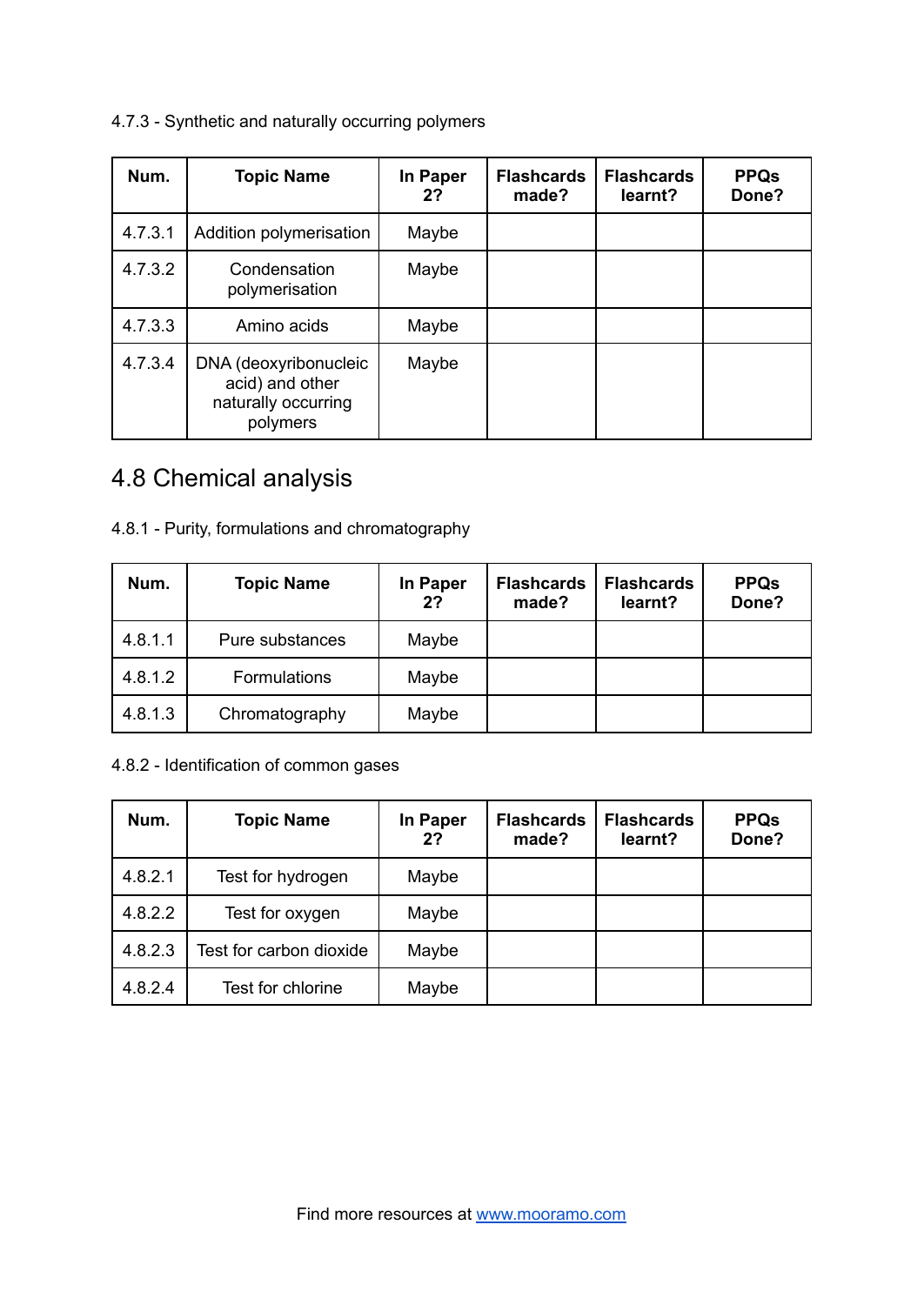| Num.    | <b>Topic Name</b>              | In Paper<br>2? | <b>Flashcards</b><br>made? | <b>Flashcards</b><br>learnt? | <b>PPQs</b><br>Done? |
|---------|--------------------------------|----------------|----------------------------|------------------------------|----------------------|
| 4.8.3.1 | Flame tests                    | Maybe          |                            |                              |                      |
| 4.8.3.2 | Metal hydroxides               | Maybe          |                            |                              |                      |
| 4.8.3.3 | Carbonates                     | Maybe          |                            |                              |                      |
| 4.8.3.4 | <b>Halides</b>                 | Maybe          |                            |                              |                      |
| 4.8.3.5 | <b>Sulfates</b>                | Maybe          |                            |                              |                      |
| 4.8.3.6 | Instrumental methods           | Maybe          |                            |                              |                      |
| 4.8.3.7 | Flame emission<br>spectroscopy | Maybe          |                            |                              |                      |

4.8.3 - Identification of ions by chemical and spectroscopic means

### 4.9 Chemistry of the atmosphere

4.9.1 - The composition and evolution of the Earth's atmosphere

| Num.    | <b>Topic Name</b>                                          | In Paper<br>2? | <b>Flashcards</b><br>made? | <b>Flashcards</b><br>learnt? | <b>PPQs</b><br>Done? |
|---------|------------------------------------------------------------|----------------|----------------------------|------------------------------|----------------------|
| 4.9.1.1 | The proportions of<br>different gases in the<br>atmosphere | <b>YES</b>     |                            |                              |                      |
| 4.9.1.2 | The Earth's early<br>atmosphere                            | <b>YES</b>     |                            |                              |                      |
| 4.9.1.3 | How oxygen increased                                       | <b>YES</b>     |                            |                              |                      |
| 4.9.1.4 | How carbon dioxide<br>decreased                            | <b>YES</b>     |                            |                              |                      |

4.9.2 - Carbon dioxide and methane as greenhouse gases

| Num.    | <b>Topic Name</b>                                                                               | In Paper<br>2? | <b>Flashcards</b><br>made? | <b>Flashcards</b><br>learnt? | <b>PPQs</b><br>Done? |
|---------|-------------------------------------------------------------------------------------------------|----------------|----------------------------|------------------------------|----------------------|
| 4.9.2.1 | Greenhouse gases                                                                                | no             | - N/A -                    | $- N/A -$                    | $- N/A -$            |
| 4.9.2.2 | Human activities which<br>contribute to an increase in<br>greenhouse gases in the<br>atmosphere | no             | - N/A -                    | - $N/A$ -                    | - N/A -              |
| 4.9.2.3 | Global climate change                                                                           | no             | - N/A -                    | $- N/A -$                    | $- N/A -$            |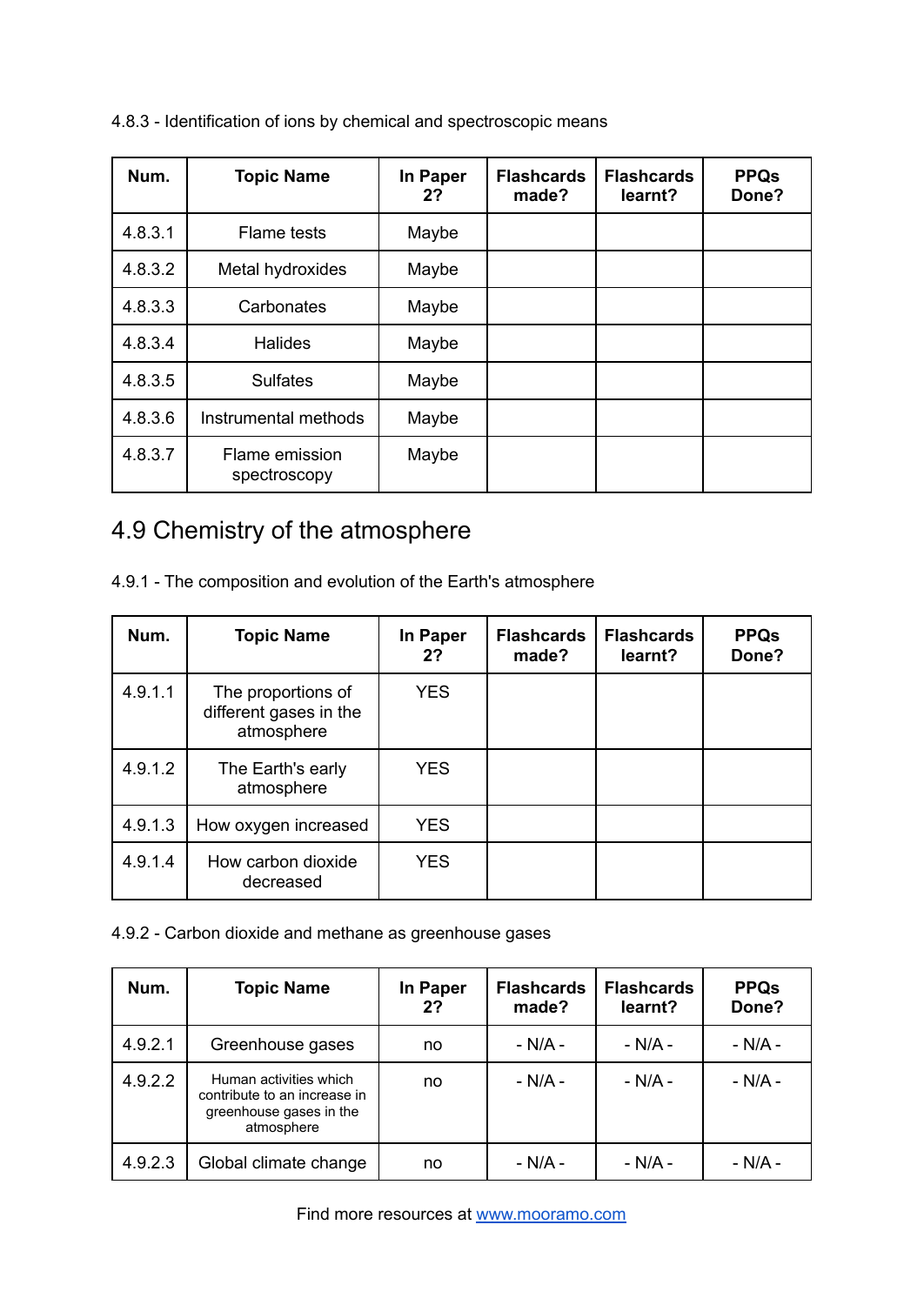| 4.9.2.4 | The carbon footprint<br>and its reduction | no | - N/A - | - N/A - | $N/A$ - |
|---------|-------------------------------------------|----|---------|---------|---------|
|         |                                           |    |         |         |         |

4.9.3 - Common atmospheric pollutants and their sources

| Num.    | <b>Topic Name</b>                                      | In Paper<br>2? | <b>Flashcards</b><br>made? | <b>Flashcards</b><br>learnt? | <b>PPQs</b><br>Done? |
|---------|--------------------------------------------------------|----------------|----------------------------|------------------------------|----------------------|
| 4.9.3.1 | Atmospheric pollutants<br>from fuels                   | Maybe          |                            |                              |                      |
| 4.9.3.2 | Properties and effects<br>of atmospheric<br>pollutants | Maybe          |                            |                              |                      |

## 4.10 Using resources

| 4.10.1 - Using the Earth's resources and obtaining potable water |  |
|------------------------------------------------------------------|--|
|------------------------------------------------------------------|--|

| Num.     | <b>Topic Name</b>                                                | In Paper<br>2? | <b>Flashcards</b><br>made? | <b>Flashcards</b><br>learnt? | <b>PPQs</b><br>Done? |
|----------|------------------------------------------------------------------|----------------|----------------------------|------------------------------|----------------------|
| 4.10.1.1 | Using the Earth's<br>resources and<br>sustainable<br>development | <b>YES</b>     |                            |                              |                      |
| 4.10.1.2 | Potable water                                                    | <b>YES</b>     |                            |                              |                      |
| 4.10.1.3 | Waste water treatment                                            | <b>YES</b>     |                            |                              |                      |
| 4.10.1.4 | Alternative methods of<br>extracting metals                      | <b>YES</b>     |                            |                              |                      |

4.10.2 - Life cycle assessment and recycling

| Num.     | <b>Topic Name</b>                        | In Paper<br>2? | <b>Flashcards</b><br>made? | <b>Flashcards</b><br>learnt? | <b>PPQs</b><br>Done? |
|----------|------------------------------------------|----------------|----------------------------|------------------------------|----------------------|
| 4.10.2.1 | Life cycle assessment                    | Maybe          |                            |                              |                      |
| 4.10.2.2 | Ways of reducing the<br>use of resources | Maybe          |                            |                              |                      |